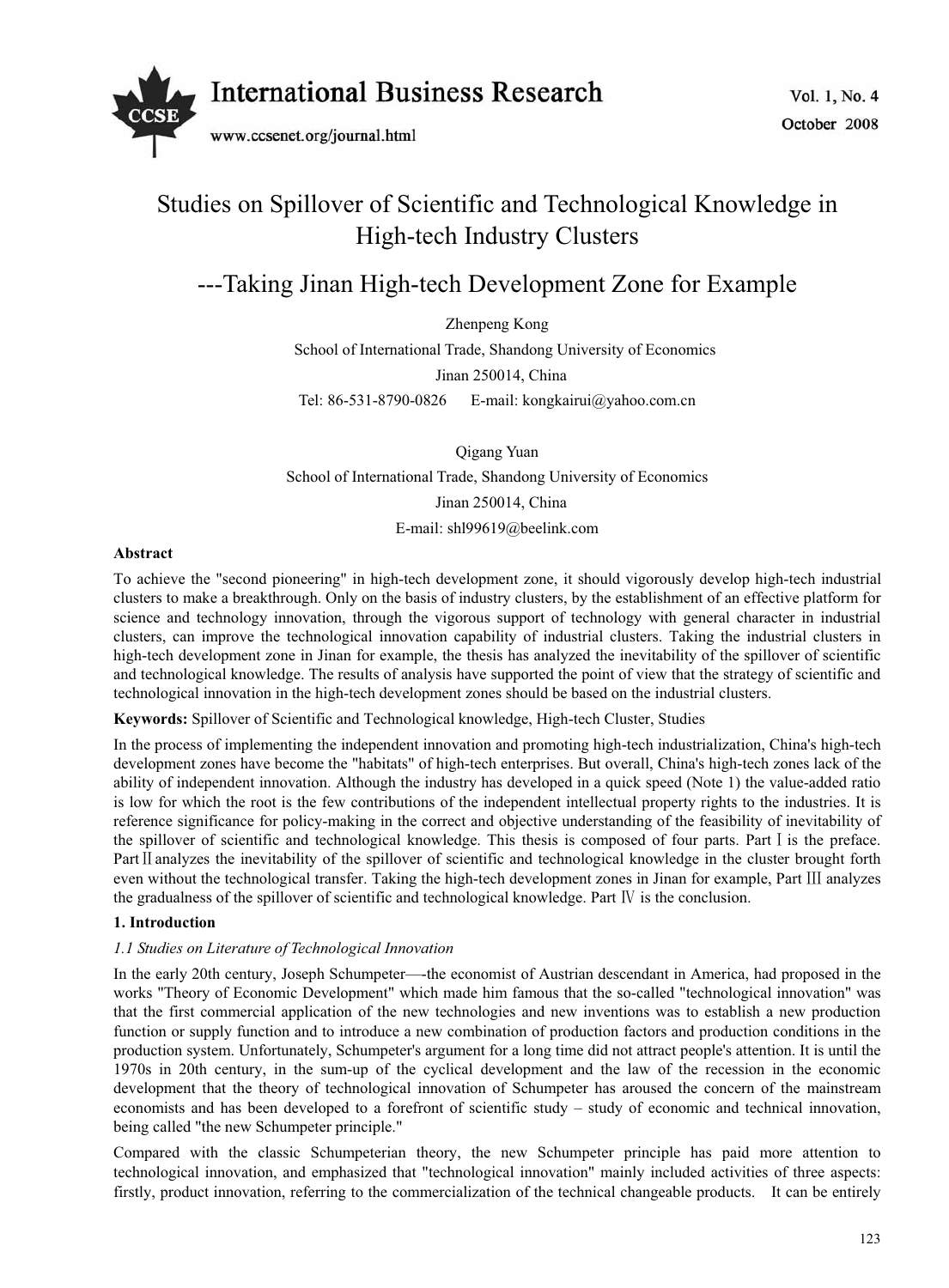new products, and can also be improvements to the existing products. Secondly, process innovation, also known as technology innovation, referring to the major changes of the production technology of products, including new techniques, new equipments, new managements and new organizational methods. Thirdly, technology transfer.

#### *1.2 Studies on Literature of Technology Spillover*

The study methods of technology spillover in the clusters has been first advocated by Marshal in 1920, and been further studied by David and Rosenbloom (1990), Krugman (1991), Kelly and Hageman (1999), and others. It has been proposed that there has been three advantages in the clusters, that is, cluster exterior nature. First, the strength of the reservoir of the labor forces having been formed intensively in the location by the intra-industry enterprises because of the same industry or closely related industries. Second, relevant raw materials and other input elements which can be obtained in low cost. Third, the spillover of scientific and technological knowledge engendered among the neighboring enterprises and institutions as a result of the strengthening of the exchange of knowledge. Dobkins (1996), Paci, Usai (1999) and Hansen (2002) have also studied on the exterior nature and innovation space of the cluster. Their studies have discovered that the first two advantages in the above three have the indirect impact on the innovation capacity in the culture. At the same time, the third advantage has a direct impact not only on the labor force and enterprises in the cloture, but also on the process of innovation.

The above studies have provided us with the idea being used as reference. Through the establishment of models, the thesis has further verified the feasibility and inevitability of technology transfer and spillover of scientific and technological knowledge in the cluster.

#### **2. Model Analysis of the Spillover of Scientific and Technological Knowledge within the Industry Cluster**

#### *2.1 Model Assumptions*

Among the numerous industry clusters within the country, the vast majority of them take the big enterprises as their centers, the numerous small and medium-sized enterprises being the periphery to form the cluster of "vertebral shape". Under the assumptions of premises of clusters of "vertebral shape", through the establishment of the production function model including the variable of technological spillover, the following analyzes to explain how the cluster innovation and learning mechanism plays a role and how to enhance the competitiveness of the entire cluster through the large enterprises driving the progress of small enterprises.

### The industry cluster function:  $Q = F(R, T, \mu, N, M)$ .

Q is the output of the industry cluster; R is the resource essentials; T is the technology;  $\mu$  is the ratio of technology spillover; N and M represents the number of overseas-funded enterprises and that of domestic-funded ones respectively.

#### *2.2 The Technology Spillover Engendered by the Technological Innovations in Large Enterprises*

We assume that the large enterprises have made the independent innovations whereas the small ones have not. The production function of enterprises in the industry cluster is determined by the essentials represented by R and the productivity of essentials represented by E. The essentials can be divided into two parts, one part being the essentials  $R_p$  used in the production, the other part being the essential inputs  $R_R$  used in the research and development. The production function of each enterprise of the large and small enterprises is

$$
Q = E * R_p \tag{1}
$$

Here, we assume that there is no technological innovation in the large and small enterprise. The amount of technological knowledge in the cluster is  $T_c = T_0$ .

There is a close relationship between the essential productivity and the amount of technological knowledge in the whole cluster. Therefore,

$$
E = a \cdot T_c^{\prime} \tag{2}
$$

At this time, there is an enterprise which begins to make the first independent technological innovation. On the one hand, the technologies T obtained in the innovation are related to the amount of technological knowledge $\tau$  in the cluster; on the other hand, they are related to its own essential inputs of research and development  $R<sub>n</sub>$ .

$$
T = T_c^{\delta} \cdot R_R = T_0^{\delta} \cdot R_R \tag{3}
$$

Whereas the technologies T obtained by the large enterprises through the technology innovations can be divided into two parts, one part being their own technological knowledge of the large enterprises  $T_1$ , the other part being the public technological knowledge $T_2$  in the industry cluster having been spillover.

$$
T = T_1 + T_2 \tag{4}
$$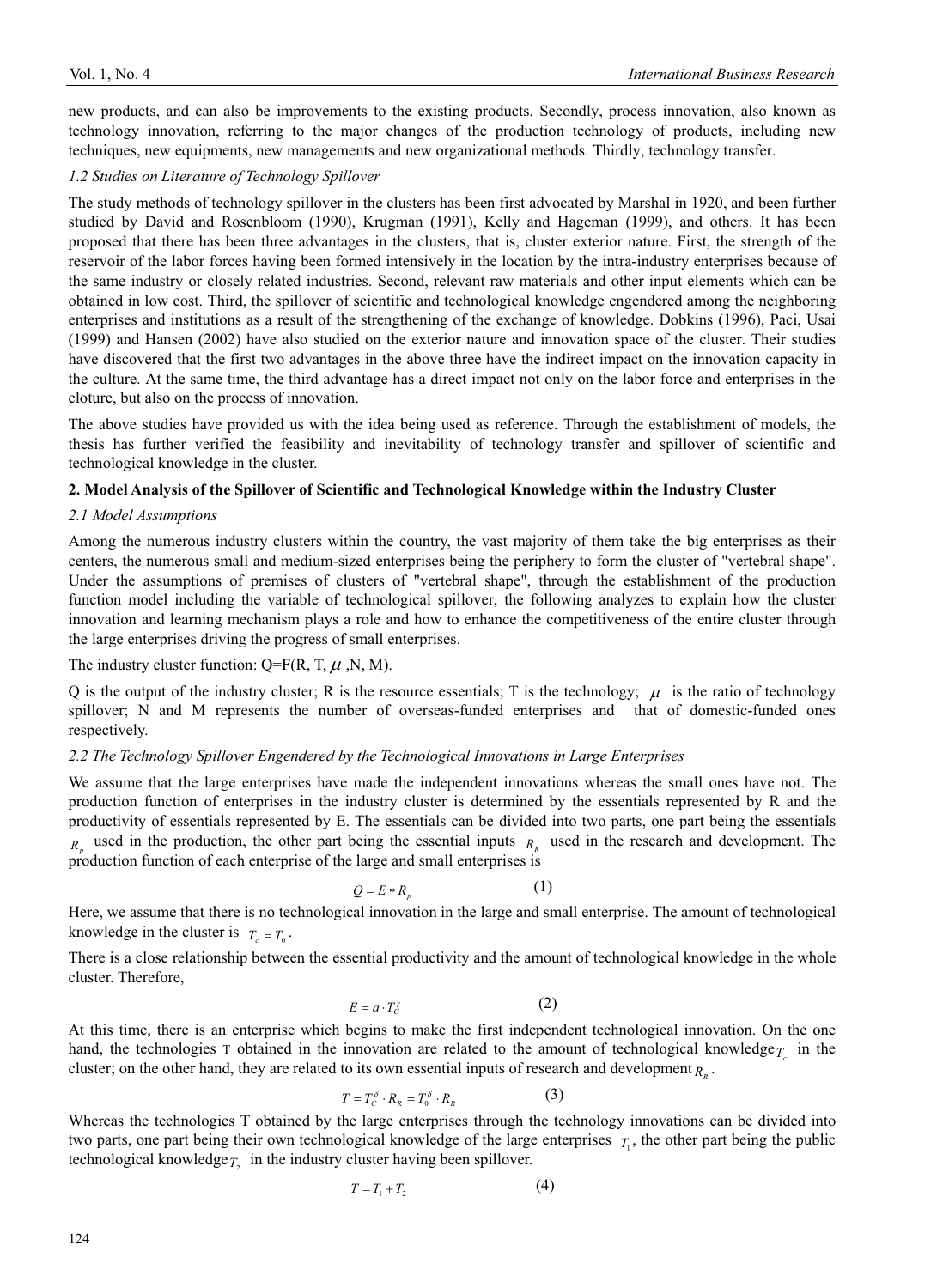We mark the spillover ratio of scientific and technological knowledge as

$$
\mu = T_2/T \tag{5}
$$

The spillover ratio of scientific and technological knowledge  $\mu$  is the variable representing the innovations and characteristics of learning mechanism in the cluster.

If the number of large enterprises which have made one time of technological innovation is N, then the knowledge amount of the whole enterprise cluster will become:

$$
T_c = T_0 + \int_0^N T_2 dx = T_0 + N \cdot T_2 \tag{6}
$$

#### *2.3 The Function Analysis of the Acceptation of Technology Spillover by Small Enterprises*

Because we put the research emphasis on the industry clusters of numerous small and medium-sized enterprises and make the studies on the outputs of the small enterprises, we turn our view to the small enterprises now.

The production function of the small enterprises is also:

$$
Q = E * R_p, \quad E = a \cdot T_c^{\gamma}
$$

Because at this time  $T_c = T_0 + \int_0^N T_2 dx = T_0 + N \cdot T_2$ ,  $E = \alpha (T_0 + N \cdot T_2)^{\gamma}$ .

According to  $(5)$ ,  $T_2 = \mu^T$  and  $(3)$   $T = T_c^{\delta} \cdot R_R = T_0^{\delta} \cdot R_R$ , now we can obtain the concrete form of the

production function of small enterprises,

 $Q = \alpha (T_{0} + N \cdot T_{2})^{\gamma} R_{p}$ 

It can obtain through the use of  $T<sub>2</sub>$  and  $T<sub>1</sub>$  into the above equation:

$$
Q = \alpha \left( T_0 + N \cdot \mu \cdot T_0^{\delta} R_R \right)^r R_p
$$

Because  $R_R + R_p = R$ , finally, we can educe the production function in the largest outputs of the small enterprises:

$$
Q = \frac{\alpha \left[ \left( T_0^{\delta} \cdot \mu \cdot N \cdot R \right)^2 - T_0^2 \right]}{4 T_0^{\delta} \cdot \mu \cdot N}
$$

The production function in the largest outputs of the small enterprises the number of which being M

$$
Q = M \cdot \frac{\alpha \left[ (T_0^{\delta} \cdot \mu \cdot N \cdot R)^2 - T_0^2 \right]}{4 T_0^{\delta} \cdot \mu \cdot N}
$$

The essential inputs *R* are constant variables. We can write the above equation in short:

$$
Q = M \cdot \varphi(\mu) \cdot \omega(\mu) Q
$$

Therefore, we can draw the conclusion that in the industry clusters of "vertebral shape", the outputs Q in the largest outputs of the small enterprises is the function of the spillover ration of scientific and technological knowledge  $\mu$  and the scale of the cluster M+N.

#### **3. Case Analysis of Jinan High-tech Development Zone**

Being established in 1991, Jinan high-tech development zone is one of the first national-level high-tech zones approved by the State Council. In the development of industry clusters, Jinan high-tech zone has focused on building eight national professional industrial zones. There are more than 3,000 enterprises of all types, and more than 200 high-tech enterprises within the zone. By strengthening the construction of industrial clusters, the scale of the enterprises in the zone continues to expand. There are 15 world's top 500 enterprises having settled such as Korea's LG, Japan's Matsushita, Suzuki, NEC, Texas Instruments, Pepsi, American Standard, Volvo, and Sanyo. Through the enhanced international cooperation, the spillover effect of scientific and technological knowledge has been strengthened. The high-tech zone has built Chinese-Ukrainian High-tech Cooperation Park, being one of the national government cooperation projects. Qilu Software Park has established the relationship of friendly sister park with Bangalore Software Park in India. It has also cooperated with the oversea well-known software companies in the construction of "Microsoft Solution Lab", IBM solution Laboratory, Nortel Networks Laboratory and DSP Joint Laboratory. Through the cooperation with IBM Company in America, Qilu Software Institute has established the international computer training centre. Environmental Science and Technology Park has cooperated with Nordic SEM Company to establish the industrial base of environmental science and technology.

About the high-tech talent scale, there are 60,000 people who are directly engaged in the high-tech industry in Jinan high-tech zone, including more than 1,500 masters and doctors. In 2006, the product sale income realized annually by the above-scale enterprises is 56.7 billion yuan, with 15 billion yuan as the industry added value, 22.1 billion yuan as